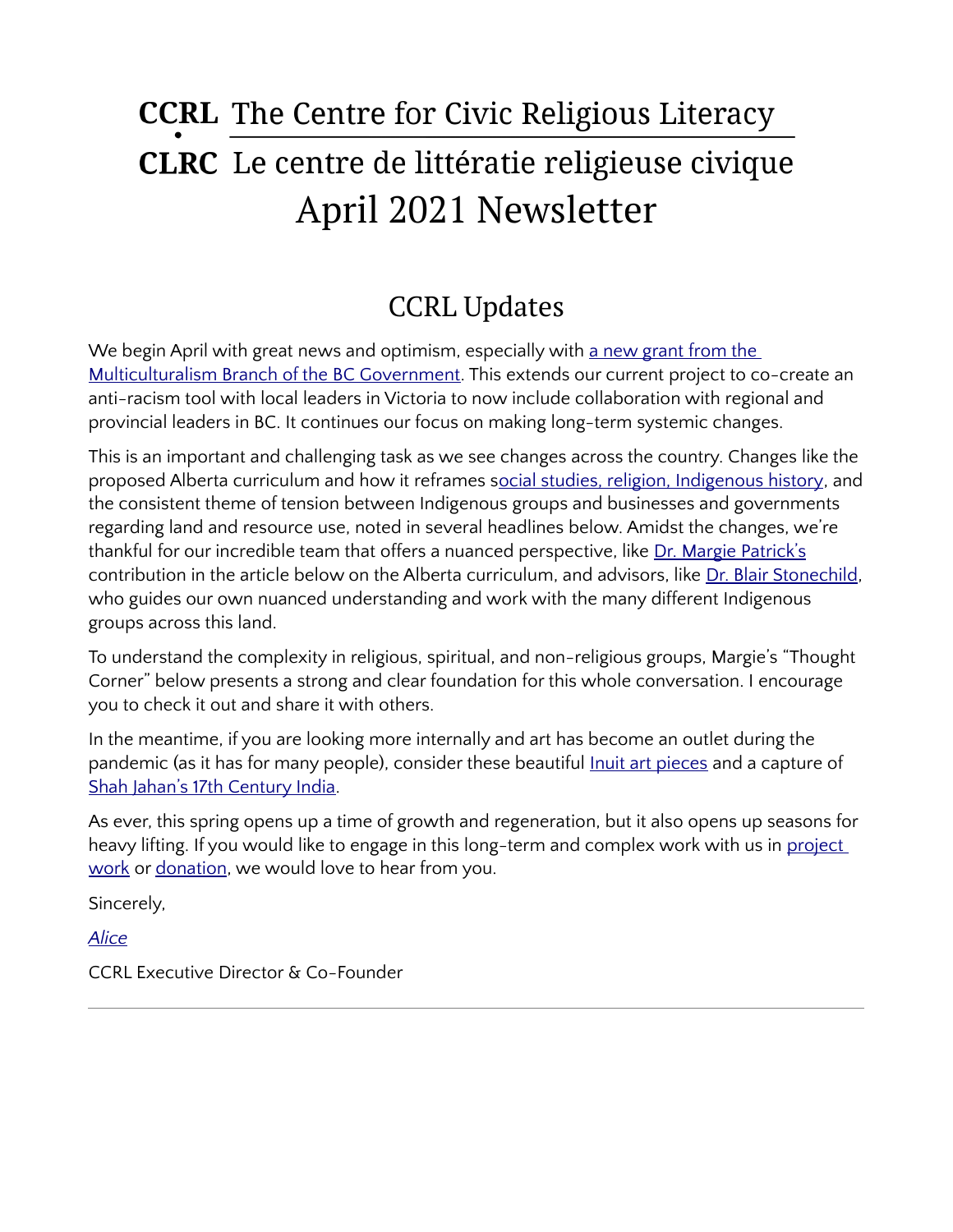### The Pulse



How does belief (religious or not) inform life and society in Canada today? Here are some headlines that show how religious, spiritual, and non-religious perspectives remain part of our daily lives and society. They show the struggles, virtues, and influence of Canadians in local and global communities. Some are one-on-one interactions while others are systemic, good and bad.

*Follow our Twitter, Instagram, and LinkedIn accounts for headlines on a regular basis. Note, these headlines do not indicate endorsement but are shared for the purpose of awareness.* 

#### **Canada:**

- • [Amnesty International report condemns Canada's treatment of Indigenous people,](https://winnipeg.citynews.ca/2021/04/07/amnesty-international-report-condemns-canadas-treatment-of-indigenous-people-minorities/)  [minorities](https://winnipeg.citynews.ca/2021/04/07/amnesty-international-report-condemns-canadas-treatment-of-indigenous-people-minorities/) *CityNews Winnipeg*
- • [Kurl: Religious rituals suffer under COVID but Canadians' faith is still strong](https://ottawacitizen.com/opinion/kurl-religious-rituals-suffer-under-covid-but-canadians-faith-is-still-strong) *Ottawa Citizen*
- • ['I can feel your breath': when COVID-19 and environmental racism collide](https://thenarwhal.ca/covid-19-environmental-racism-canada/) *The Narwhal*
- Religious Canadians praying for return to in-person worship, but won't forsake online [services in future](https://angusreid.org/covid-religion-easter-2021/) *Angus Reid Institute*



Have you yourself been streaming/attending any online religious

Data from the Angus Reid Institute from the article on "Religious Canadians praying for return to in-person worship."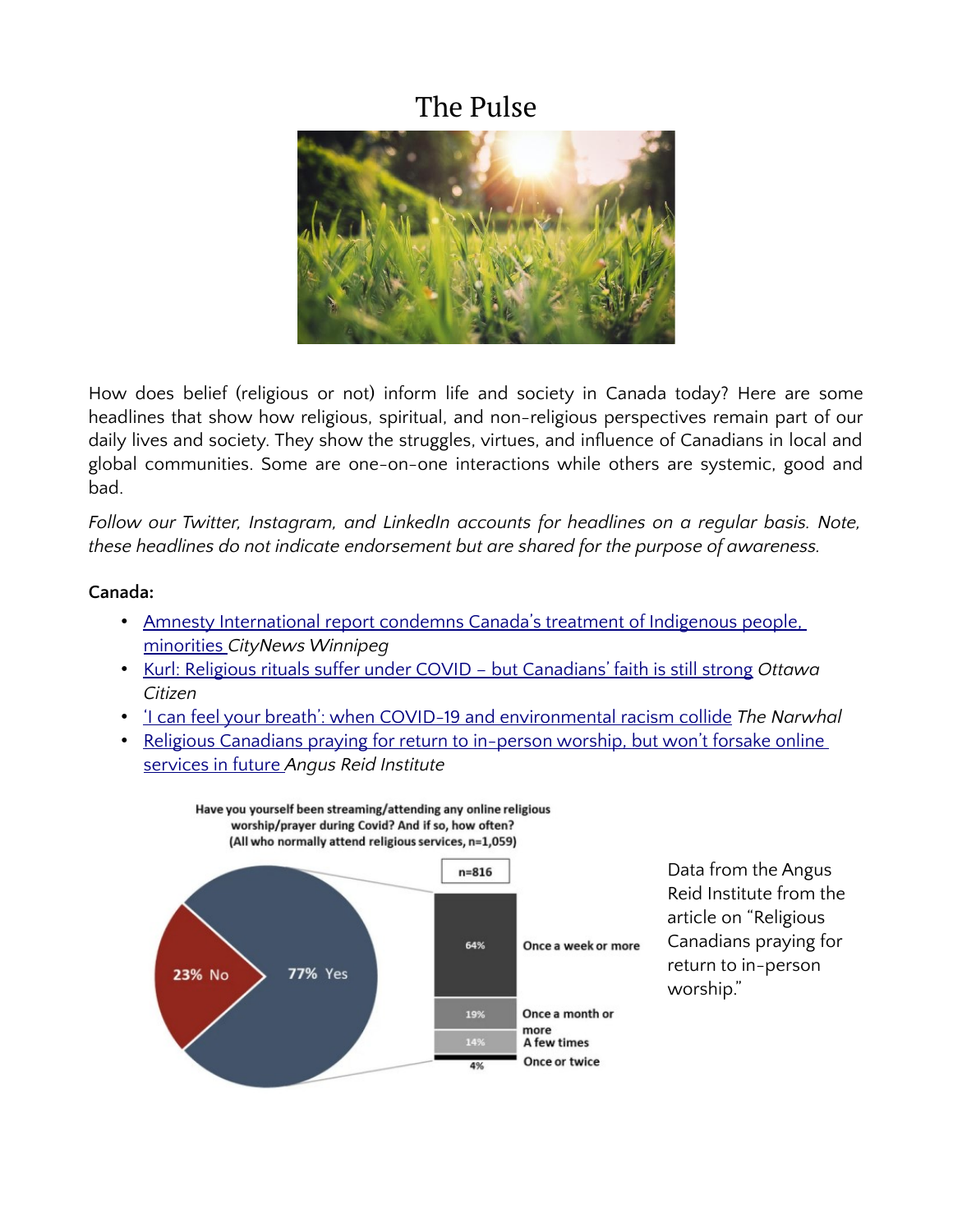#### **Territories:**

- • [First Nations' rights will be respected, say New Democrats](https://www.whitehorsestar.com/News/first-nations-rights-will-be-respected-say-new-democrats) *Whitehorse Daily Star*
- [New book tells Gwich'in Elders' stories of life on the land](https://www.nnsl.com/nwtnewsnorth/new-book-tells-gwichin-elders-stories-of-life-on-the-land/) *NNSL Media*
- • [Ontario drug dealer jailed for trafficking cocaine in Inuvik](https://cabinradio.ca/59231/news/beaufort-delta/ontario-drug-dealer-jailed-for-trafficking-cocaine-in-inuvik/) *Cabin Radio*
- • [Indigenous groups request Wood Buffalo National Park apology](https://cabinradio.ca/58843/news/south-slave/indigenous-groups-request-wood-buffalo-national-park-apology/) *Cabin Radio*

#### **British Columbia:**

- • [Sikh Motorcycle Club rolls out 60,000 face masks as gift to B.C. frontline workers](https://www.surreynowleader.com/community/sikh-motorcycle-club-rolls-out-60000-face-masks-as-gift-to-b-c-frontline-workers/) *Surrey-Leader Now*
- [•](https://vancouversun.com/opinion/columnists/douglas-todd-b-c-s-black-churches-regret-pandemic-ban-on-dancing-indoor-praise-at-easter) Douglas Todd: Black churches regret pandemic ban on dancing, indoor praise at Easter *Vancouver Sun*
- Indigenous youth suicide prevention initiative taken over by Stó:lō Nation Vancouver Sun
- • [Maple Ridge principal receives provincial award for helping others](https://www.mapleridgenews.com/community/maple-ridge-principal-receives-provincial-award-for-helping-others/) *Maple-Ridge Pitt Meadows News*

#### **Alberta:**

- The human spirit is so creative': Edmonton spiritual care practitioner looks ahead to [Easter](https://www.cbc.ca/news/canada/edmonton/the-human-spirit-is-so-creative-edmonton-spiritual-care-practitioner-looks-ahead-to-easter-1.5974123) *CBC News*
- [•](https://www.theglobeandmail.com/canada/article-mosque-synagogue-leaders-in-alberta-call-on-gracelife-church-to-follow/) Mosque, synagogue leaders in Alberta call on GraceLife Church to follow COVID-19 rules *The Globe & Mail*
- Parkland County residents raise environmental concerns over \$22M church development [near Chickakoo Lake](https://www.cbc.ca/news/canada/edmonton/parkland-county-spiritual-church-development-1.5975047) *CBC News*
- • [Social studies, religion, Indigenous history sections of proposed Alberta curriculum under](https://globalnews.ca/news/7729806/alberta-school-curriculum-social-studies-criticism/)  [fire](https://globalnews.ca/news/7729806/alberta-school-curriculum-social-studies-criticism/) *The Canadian Press*

#### **Prairies:**

- Cowessess First Nation new child welfare legislation will keep children in care connected [to community](https://regina.ctvnews.ca/cowessess-first-nation-new-child-welfare-legislation-will-keep-children-in-care-connected-to-community-1.5378601) *CTV News Regina*
- • [Does cannabis have a place in hospice?](https://leaderpost.com/wellness/does-cannabis-have-a-place-in-hospice) *Regina Leader-Post*
- First Nations organizations calling on Manitoba government to fund addictions treatment [centre](https://www.aptnnews.ca/national-news/first-nations-organizations-calling-on-manitoba-government-to-fund-addictions-treatment-centre/) *APTN News*
- • [Get an inside look at 3 works from INUA at Qaumajuq, the world's largest collection of](https://www.cbc.ca/arts/get-an-inside-look-at-3-works-from-inua-at-qaumajuq-the-world-s-largest-collection-of-inuit-art-1.5979962)  [Inuit art](https://www.cbc.ca/arts/get-an-inside-look-at-3-works-from-inua-at-qaumajuq-the-world-s-largest-collection-of-inuit-art-1.5979962) *CBC News*

#### **Ontario:**

- • [Canada First Nation group opposes De Beers waste dump on traditional land](https://nationalpost.com/pmn/environment-pmn/canada-first-nation-group-opposes-de-beers-waste-dump-on-traditional-land) *National Post*
- • [Remembering Canadian Muslim Historian the Late Dr. Daood Hamdani](https://muslimlink.ca/stories/remembering-canadian-muslim-historian-the-late-dr-daood-hamdani-202104072100) *MuslimLink*
- [Councillors want place where mourners can spread funeral ashes on waterfront](https://www.cbc.ca/news/canada/toronto/councillors-mourners-ash-scattering-place-toronto-1.5971747) *CBC News*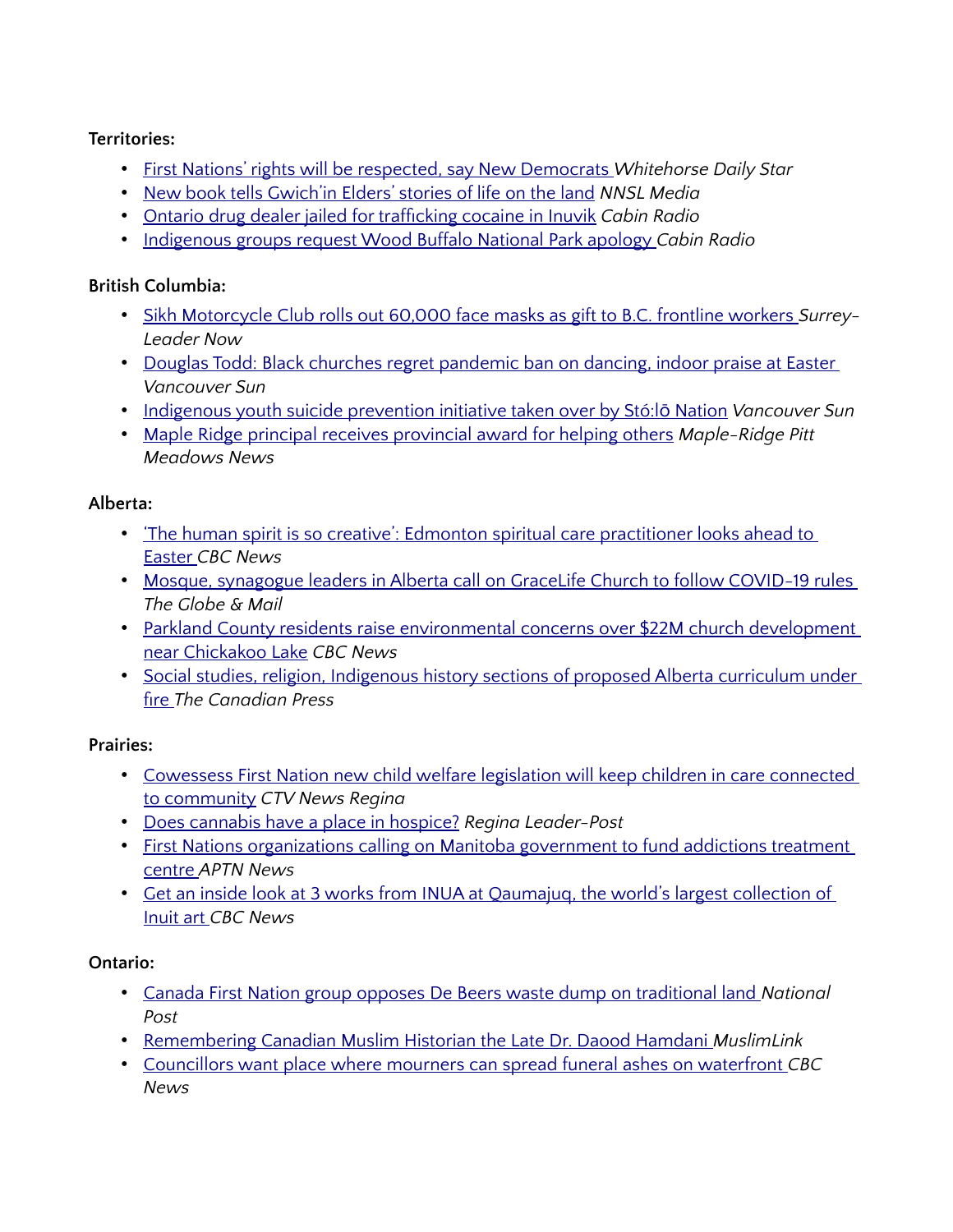#### **Quebec:**

- • [Le manque d'écoute du gouvernement force à nouveau le Conseil des juifs hassidiques du](https://www.newswire.ca/news-releases/le-manque-d-ecoute-du-gouvernement-force-a-nouveau-le-conseil-des-juifs-hassidiques-du-quebec-a-s-adresser-aux-tribunaux-884317100.html) [Québec à s'adresser aux tribunaux](https://www.newswire.ca/news-releases/le-manque-d-ecoute-du-gouvernement-force-a-nouveau-le-conseil-des-juifs-hassidiques-du-quebec-a-s-adresser-aux-tribunaux-884317100.html) *Newswire*
- • [Des témoins du passé retrouvés dans la collection d'un ferrailleur](https://www.ledevoir.com/culture/598341/patrimoine-des-temoins-du-passe-retrouves-chez-un-ferrailleur) *Le Devoir*
- • [Contestation de la Loi sur la laïcité de l'État: Québec dévoile des rapports d'experts](https://www.journaldequebec.com/2021/03/19/contestation-de-la-loi-sur-la-laicite-de-letat-quebec-devoile-des-rapports-dexperts) *Journal de Québec*

#### **Atlantic Provinces:**

- Nova Scotia enlists historically Black churches to help get COVID-19 vaccine to African [Nova Scotians](https://www.theglobeandmail.com/canada/article-nova-scotia-enlists-historically-black-churches-to-help-get-covid-19/) *The Globe & Mail*
- • [From the archives: Remembering Cape Breton labour leader Winston Ruck](https://www.cbc.ca/news/canada/nova-scotia/winston-ruck-labour-leader-cape-breton-1.5938185) *CBC News*
- • [P.E.I. Baha'i Centre's interfaith devotionals an invitation to one and all](https://www.thechronicleherald.ca/lifestyles/regional-lifestyles/pei-bahai-centres-interfaith-devotionals-an-invitation-to-one-and-all-573497/) *The Chronicle Herald*
- • [Good Friday still a big deal in Newfoundland and Labrador, even in a pandemic](https://www.theglobeandmail.com/canada/article-good-friday-still-a-big-deal-in-newfoundland-and-labrador-even-in-a-2/) *The Globe & Mail*

#### **International:**

- • ['Allergic reaction to US religious right' fueling decline of religion, experts say](https://www.theguardian.com/world/2021/apr/05/americans-religion-rightwing-politics-decline) *The Guardian*
- [Opinion: Lil Nas X is inviting the Black church in with 'Montero'](https://religionnews.com/2021/04/06/lil-nas-x-is-inviting-the-black-church-in-with-montero/) *Religion News Service*
- • *[What a Tiny Masterpiece Reveals About Power and Beauty T](https://www.nytimes.com/interactive/2021/04/02/arts/design/shah-jahan-chitarman.html)he New York Times*



Art work depicting Shah Jahan, described in the New York Times article, "What a Tiny Masterpiece Reveals about Power and Beauty" listed above.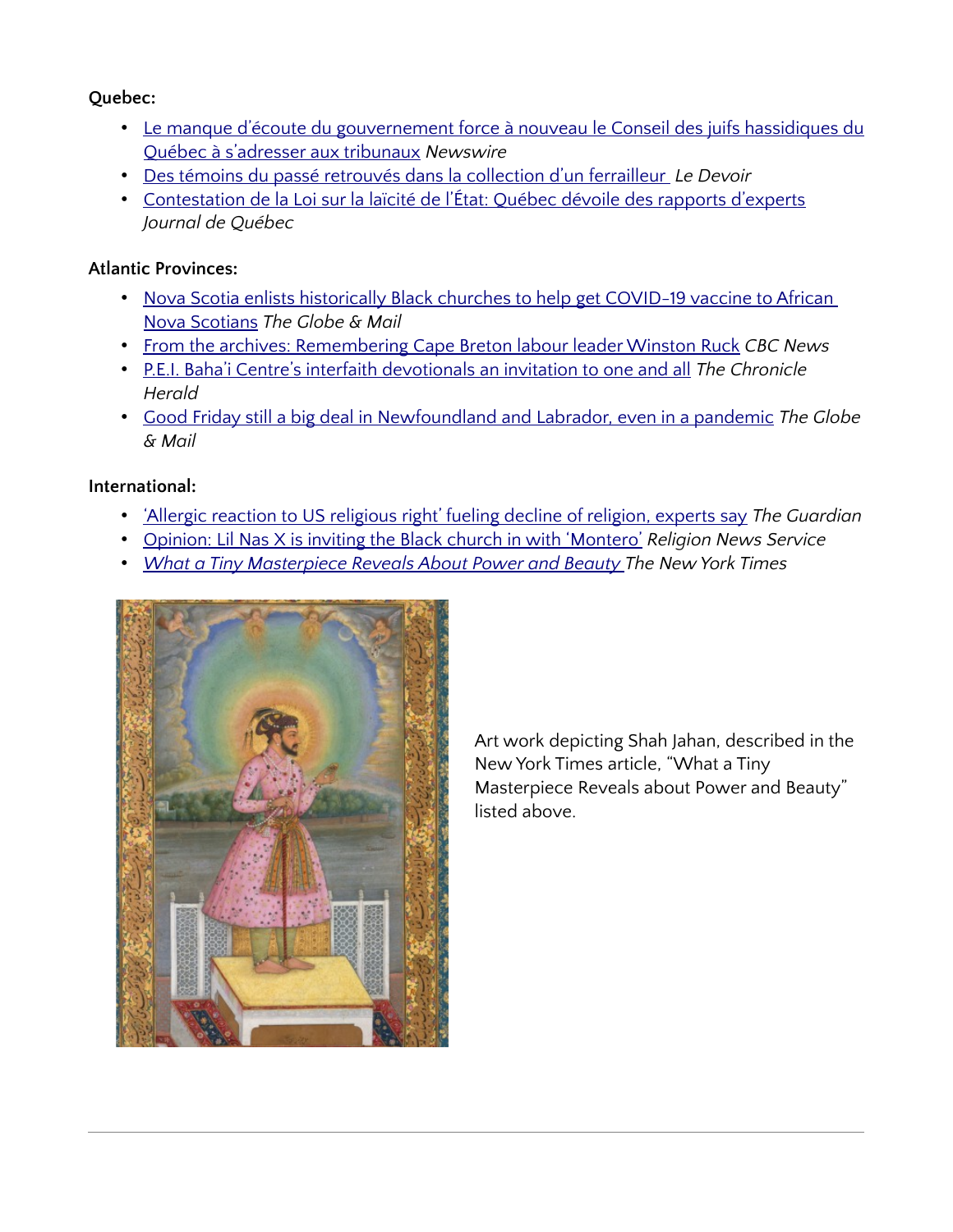

## Religious Literacy Thought Corner

Every issue, this section will focus on one specific aspect of society or identity. Using religious literacy skills and framework, our team will briefly prompt how to identify and perceive the influence of religion, spirituality, and non-religious belief in our lives and world.

#### **In this issue, Dr. Margie Patrick, one of our Subject Matter Experts, discusses:**

#### **"What is "religion"? What's in a definition?"**

In 2018, reporters asked the newly minted national NDP leader Jagmeet Singh about his views of violence after videos surfaced of him at previous rallies supporting an independent Sikh homeland. In one video Singh was on a panel where a fellow panelist indicated that violence may be necessary for Sikhs to obtain their independence. When [reporters pressed Singh](https://www.thestar.com/news/canada/2018/03/15/ndp-leader-jagmeet-singh-evades-questions-on-sikh-political-violence.html) about his views, Singh initially stated that the [issue was too complex to answer with a simple](https://www.thestar.com/news/canada/2018/03/15/ndp-leader-jagmeet-singh-evades-questions-on-sikh-political-violence.html) [response](https://www.thestar.com/news/canada/2018/03/15/ndp-leader-jagmeet-singh-evades-questions-on-sikh-political-violence.html). But [columnists continued to criticize his](https://www.cbc.ca/news/opinion/jagmeet-singh-1.4576838) [lack of "clarification," although a CBC columnist](https://www.cbc.ca/news/opinion/jagmeet-singh-1.4576838) [hastened to add that the issue was not one of](https://www.cbc.ca/news/opinion/jagmeet-singh-1.4576838) [religion, but of politics.](https://www.cbc.ca/news/opinion/jagmeet-singh-1.4576838) And therein was the problem.



The problem was the columnist's definition of religion and the assumption that religion can so easily be separated from politics. Granted, defining religion is incredibly complex. Academics debate whether religion is an irreducible and unique phenomenon or a social construction. They further observe that:

- Religious traditions are dynamic, changing over time and place, and internally diverse.
- Some religious adherents highlight belief while others might emphasize practice and/or experience.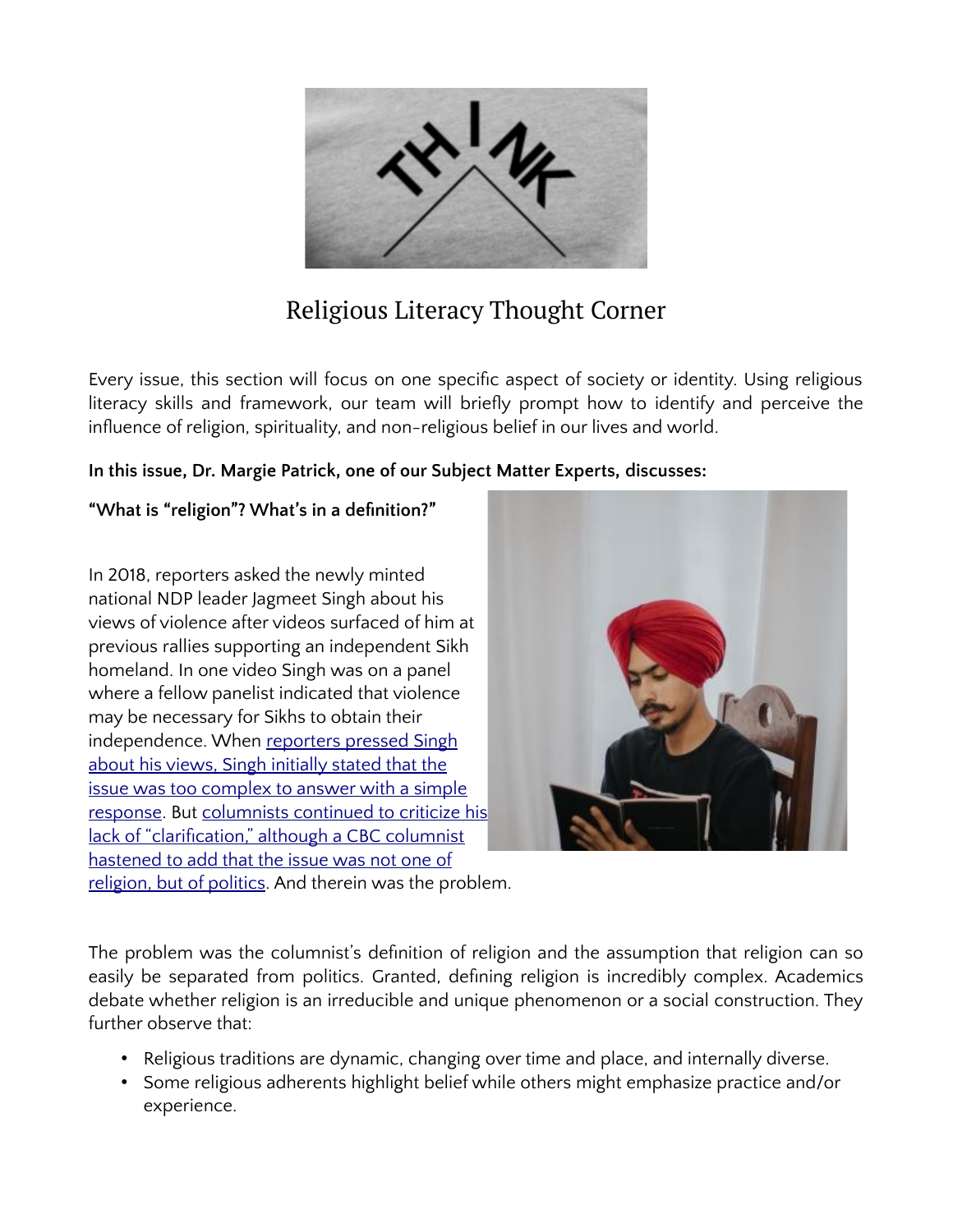- Some religious adherents prefer the term spirituality, although this term is as ambiguous as religion.
- Some individuals may have more than one religious and/or spiritual identity.
- Some do not separate their religion or spirituality from politics and ethics.
- Some see religion as only one among many motivating factors (e.g. economic, social, and political) when explaining people's actions.

**How a society defines religion matters.** And the points listed above remind us to avoid reducing people to their religious identities, to avoid a form of essentialism that ignores the totality of how people live their lives. At the same time, it is equally problematic to assume all religious traditions are primarily individualist and private.

A columnist more aware of these complexities would not assume that a question about an independent state for Sikhs is merely a political question. Similarly, a humanist cannot separate their philosophy from the ethical question of how a society can best support the dignity of every human person. Worldviews, both religious and non-religious, are often comprehensive, informing one's economic, social, and political views. Questions regarding one's views of violence are, and indeed must be, open to investigation. One of the roles of the media is to bring such views to the surface, especially those of our political leaders. But to think that complex questions like the ones posed to Singh have nothing to do with religion perpetuates the myth that religion is nothing more than private sentiment.



The CCRL, with its focus on religious literacy, supports all Canadians in learning more about religious and non-religious worldviews, about definitions and why they matter, and about how we can better live together when we more thoroughly understand each other.

*To see a more detailed version of this article, click [here](https://ccrl-clrc.ca/wp-content/uploads/2021/04/Definition-of-religion_MPatrick_CCRL.pdf).*

[Dr. Margie Patrick,](https://ccrl-clrc.ca/margie-patrick/) CCRL Subject Matter Expert on Inclusion of religion and worldview in school curriculum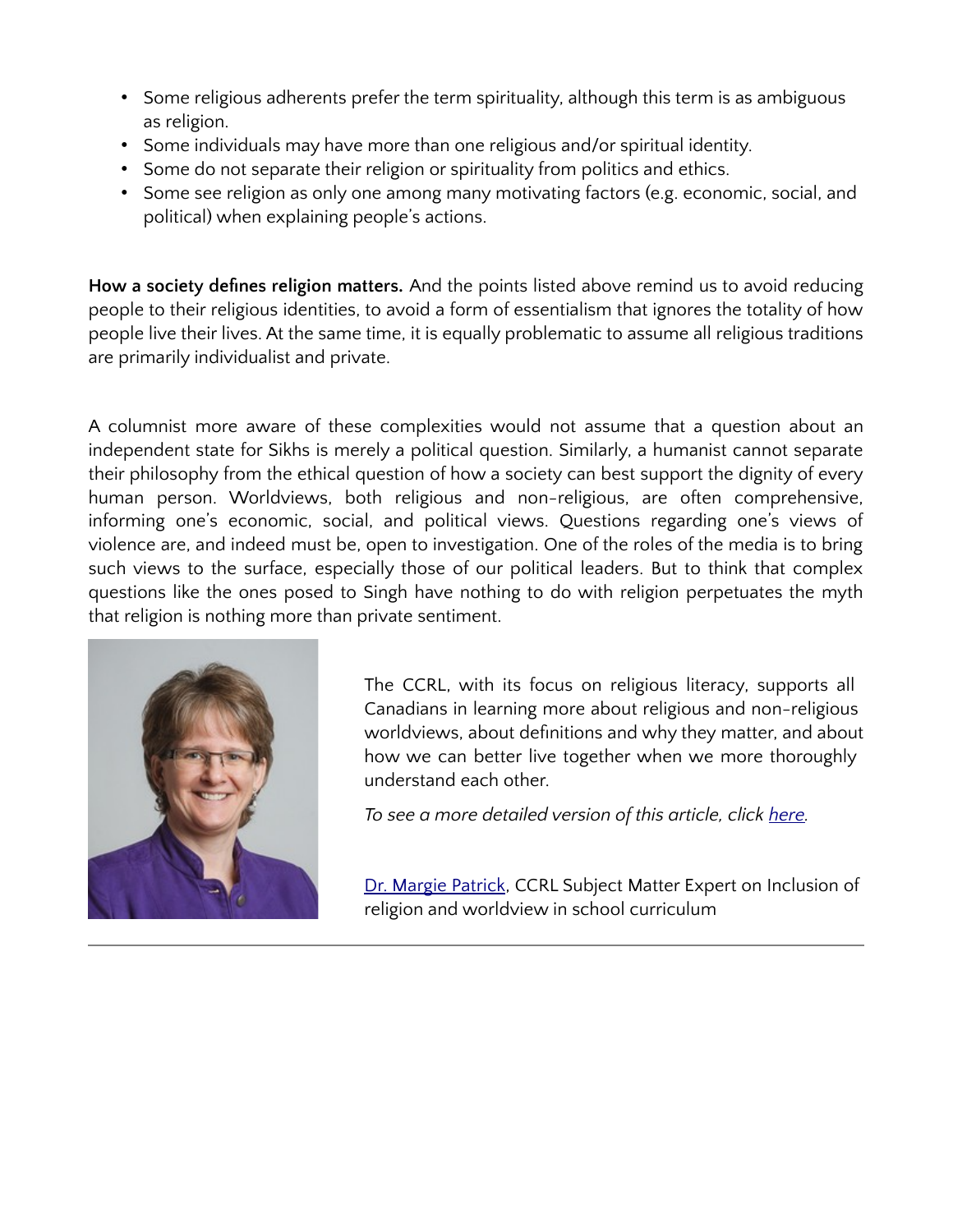# Cultural/Holy days (April and May 2021)

This list of dates are generally commemorated or observed by many individuals within a community. Some individuals from each community may not adhere to the cultural/holy days themselves. It is not a comprehensive list of cultural/holy days worldwide but a list of those commonly recognized across parts of Canada.

As different parts of Canada enter the second wave of the pandemic, and fluctuates between public and private commemorations online, indoors, or outdoors (with the government approved numbers), our team wishes you a rejuvenating time of contemplation and community support this December and January.



### **April 2021**

- **APR 1 – [Maundy Thursday](https://www.christianity.com/christian-life/what-is-maundy-thursday-11628350.html)** (various Christian groups)
- **APR 2 – [Good Friday](https://www.beliefnet.com/faiths/christianity/2007/03/faq-christian-holidays-during-holy-week.aspx)** (Protestant and Catholic Christians)
- **APR 4 – [Easter Sunday](https://www.history.com/topics/holidays/history-of-easter)** (Protestant and Catholic Christians)
- **APR 13 [Vaisakhi/Baisakhi](https://www.officeholidays.com/holidays/india/vaisakhi)** (Sikhs)**, [Ramadan](https://www.bbc.co.uk/newsround/23286976)** begins (Muslims, until May 12)
- **APR 19 – [First Day of Ridvan](https://bahaicanada.bahai.ca/the-first-day-of-ridvan-2/)** (unil May 1, Baha'i)
- **APR 21 [Rama Navami](https://www.officeholidays.com/countries/india/ram_navami.php)** (Hindus)
- **APR 22 – [Earth Day](https://earthday.ca/)** (Humanists and various other groups)
- **APR 27 – [Hanuman Jayanti](https://www.beliefnet.com/faiths/hinduism/what-is-hanuman-jayanti.aspx)** (Hindus)
- **APR 24 [Guru Purnima](https://www.beliefnet.com/columnists/omsweetom/2011/07/guru-purnima-celebrating-the-bond-between-guru-and-shishya.html)** (Hindus)
- **APR 30 – [Good Friday](https://www.beliefnet.com/columnists/religion101/2013/05/orthodox-easter-2013.html)** (Orthodox Christians)